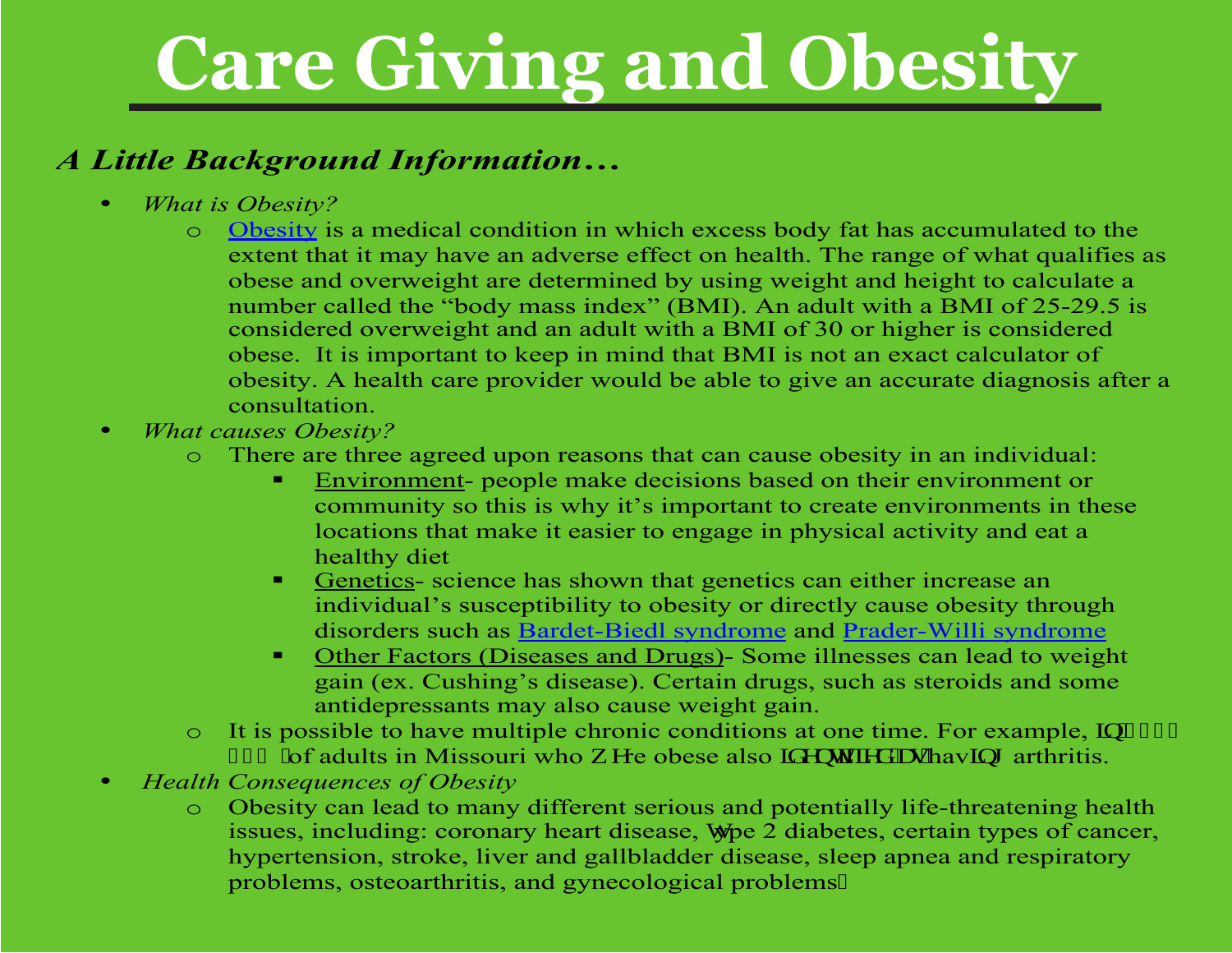#### *What to Do After a Diagnosis…*

- *How to Care for Family Members with Obesity* 
	- o Establish good communication with your parent or loved one as well as their health care provider
	- o Know the options that are available for managing and treating their condition
- *Young Caregivers* 
	- o Oftentimes the child of a person diagnosed with obesity becomes their main caregiver. It is very important to keep in mind that these caregivers still be treated age appropriately. Some ways to do this include:
		- Keep things "normal". Make sure they still have experiences outside of caregiving.
		- Watch for signs of stress, such as headaches, backaches and the inability to sleep or eat. Developing a support network with other of www. ease the young caregiver's burden.
		- Consider their duties a standard chore. Present chores as things that all family members do for each other to contribute, not because one member has too much pain to do them.
		- Choose their tasks wisely. Try to avoid making them uncomfortable by giving them age-appropriate duties.
- *College-age Caregivers* 
	- One of the biggest problems that many young adult caregiveru face is that they no longer live at home, making it more difficult to be there for their parent or loved one. Here are a few important things to remember about long-distance care:
		- Don't feel guilty
		- Be willing to ask for help when you need it
		- Consider the possible needs that your parent will have
		- Get familiar with your parent's community resources
- *Adult Caregivers* 
	- o Adult caregivers will oftentimes have to deal with the unique situations of either having to care for a parent while starting their own family or having a spouse with a chronic illness. If a parent is obese, the coping tips for an adult caregiver are the same as they are for college-age caregivers. Caring for a spouse, however, can present its own set of challenges. Ways to cope with having an obese spouse include: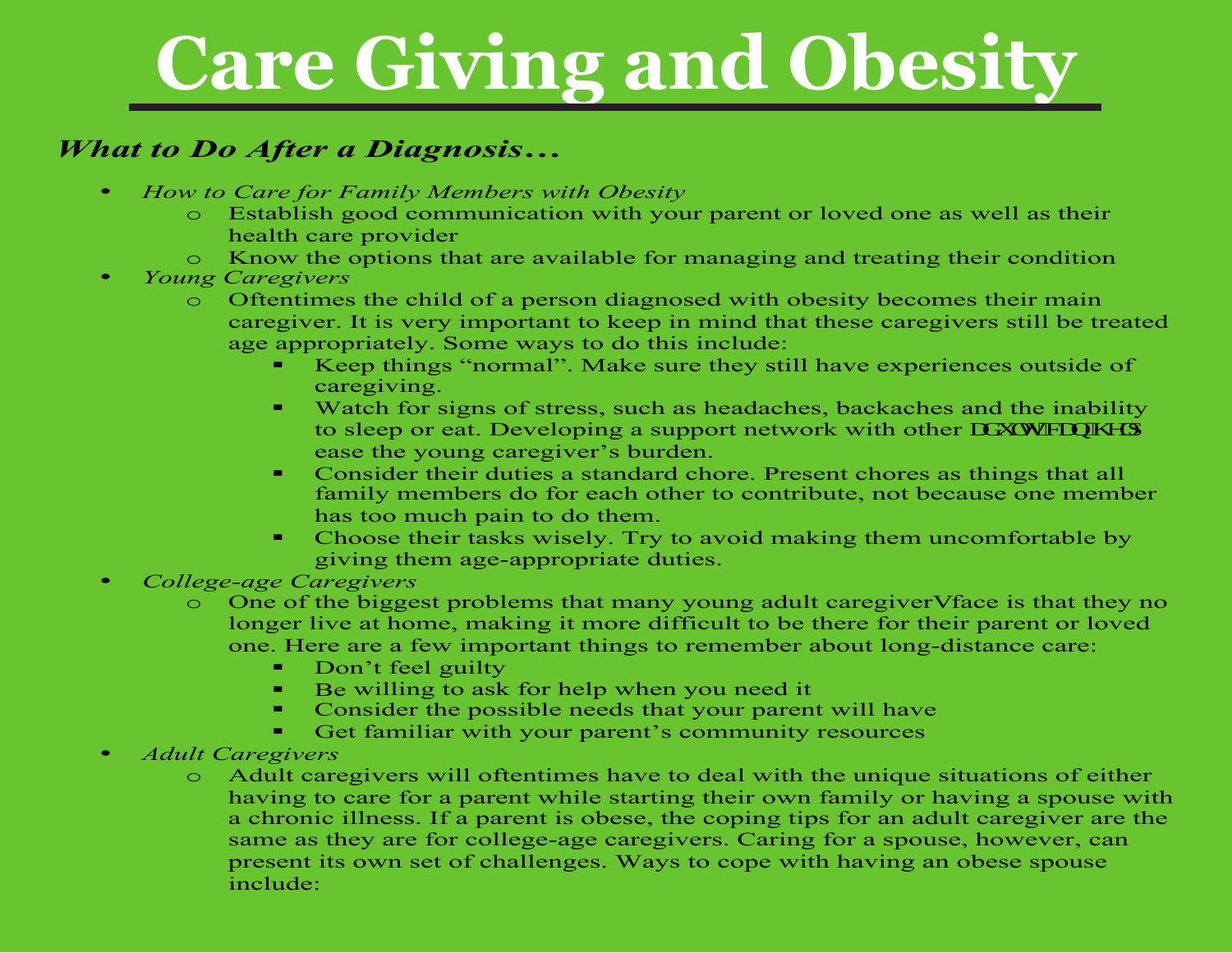- $\blacksquare$  Vt { "vq"uve { "r qukkx g"epf" qr who kuke 0" It's ok to express negative emotions sqo gylo gu
- Have open and honest communication
- Handle the situation together as a team
- Accept support from family and friends
- Don't forget to take care of your own well-being

#### *Thinking Ahead…*

- *Are You at Risk for Obesity?*
	- o Risk factors for obesity include:
		- **Genetics**
		- **Inactivity**
		- Unhealthy diet and eating habits
		- **Family Lifestyle**
		- Lack of sleep
		- Certain medications
		- Medical Problems
- *Ways to Prevent Obesity if You're at Risk*
	- o Exercise regularly
	- o Eat healthy meals and snacks
	- o Monitor your weight regularly
	- o Be consistent

#### *Local Resources…*

- 1. The Missouri Arthritis and Osteoporosis Program [\(MAOP\)](http://www.moarthritis.org/) is dedicated to providing resources to anyone that has to deal with chronic diseases on a daily basis. An [online](http://moarthritis.typepad.com/selfmanagement_toolkit/)  [toolkit](http://moarthritis.typepad.com/selfmanagement_toolkit/) is available that provides educational material about living with a chronic condition as well as resources for caregivers.
- There are seven Regional Arthritis Centers (RACs) throughout the state of Missouri. Each RAC offers classes that focus on different aspects of living with a chronic disease, including physical activity programs tailored for people with arthritis and chronic disease self-management courses.